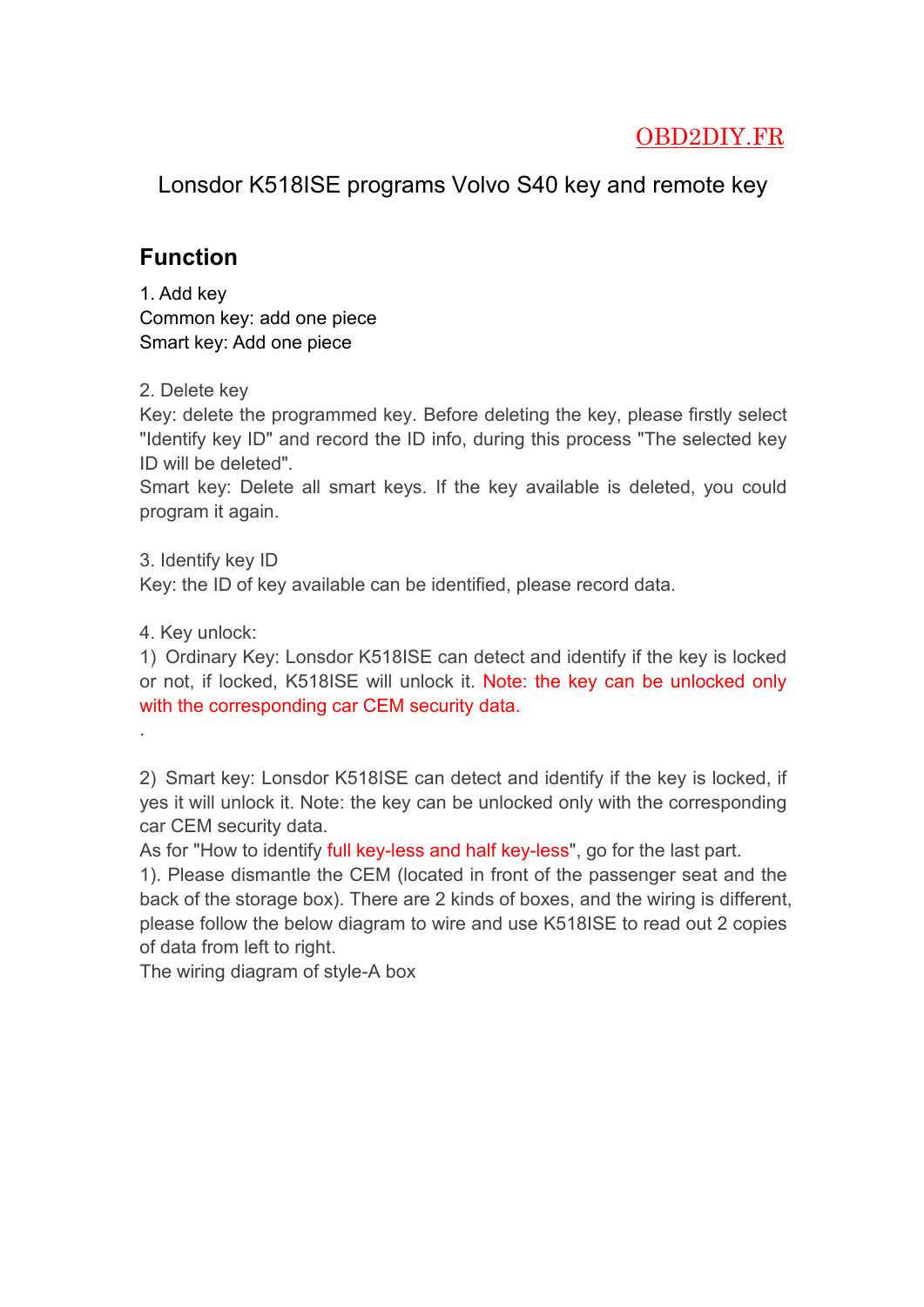



The wiring diagram of style-B box ( double 1L15Y wiring diagram, the wiring position on the left is the same as that on the right)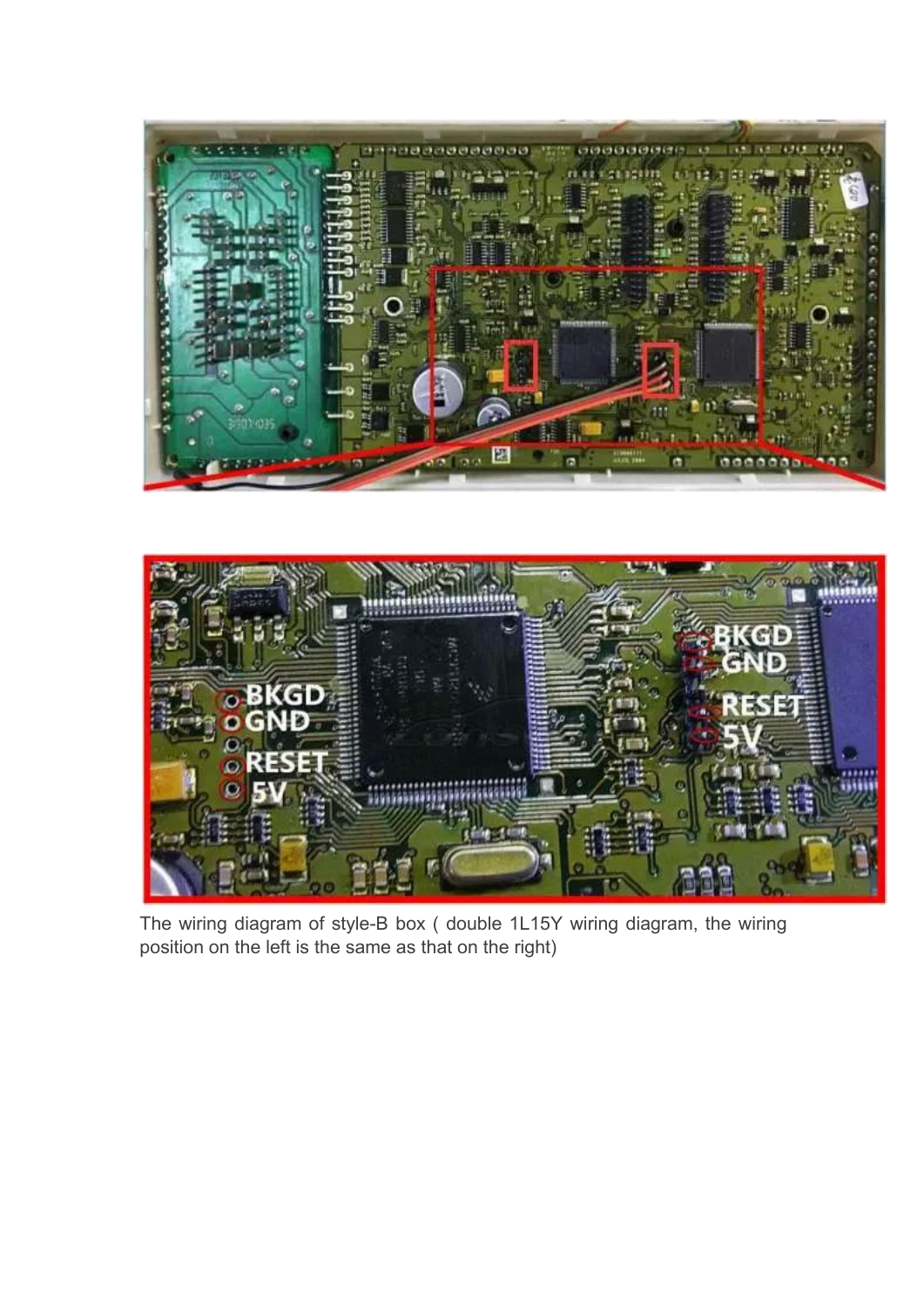



2) After you read out the data, please provide your seller/ engineer with the 2 copies of data and K518ISE serial number, then wait for them to transfer it into special data. After you obtain the data, plug K518ISE to the computer and put the special data into the "customfile" folder for programming.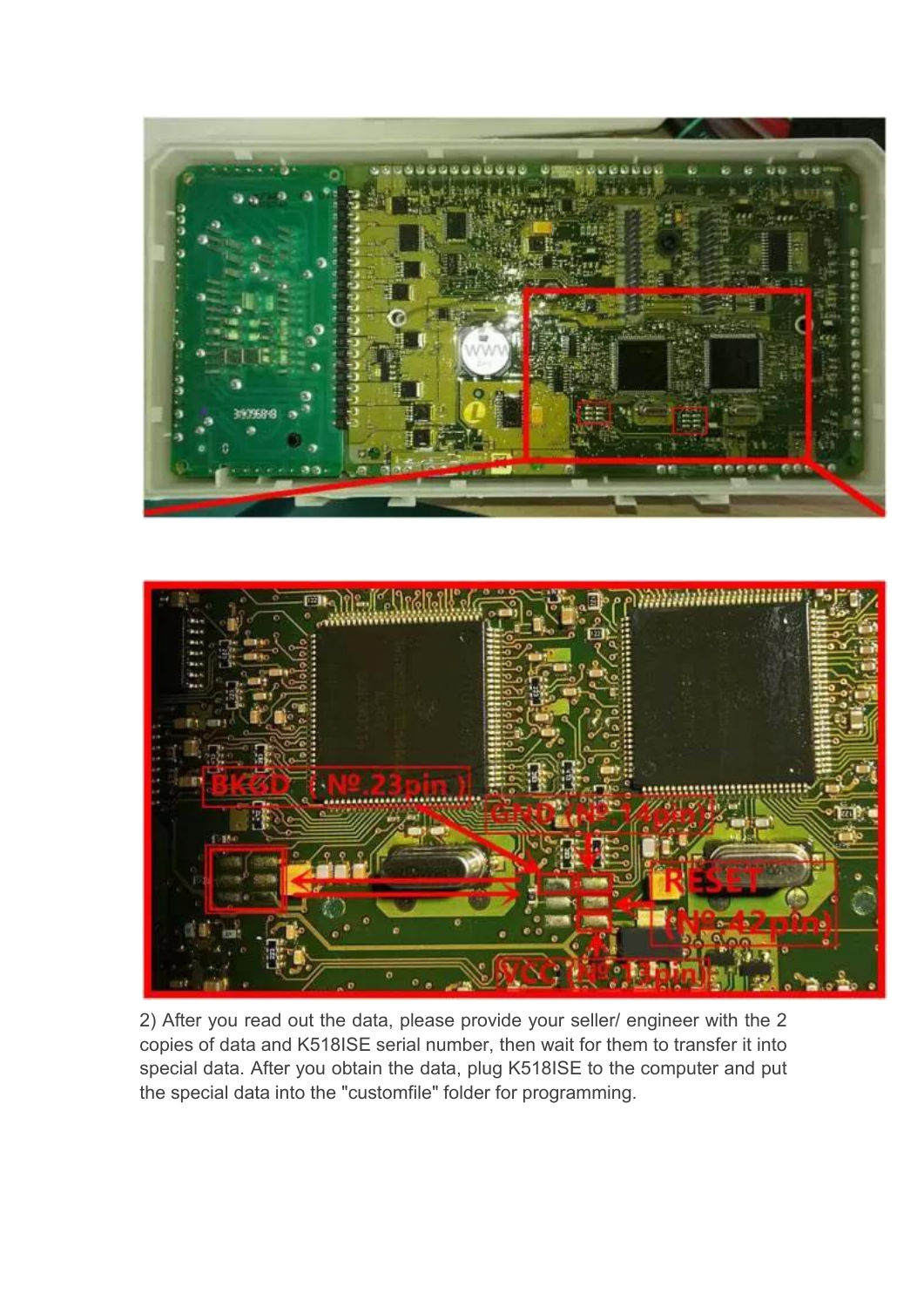

## 3) Add key on Volvo S40

Key: to add key, please input the new key's remote ID and remote code (choose 16bit/24bit).

Note: There are 2 types of key (P/L), please confirm the new key' style and packaging are the 100% same as that of the old key.

Smart key: just follow the instruction.

## **Attention**

Key:

1) Delete key: before deleting the key, please firstly choose "Identify key ID" and record the ID info. During this process, "The selected key ID will be deleted".

2) Please be sure to keep the new key box where the printed remote info is required to enter when adding key.

3) If the car has no KVM box (under the driver seat) it has a common key, not remote.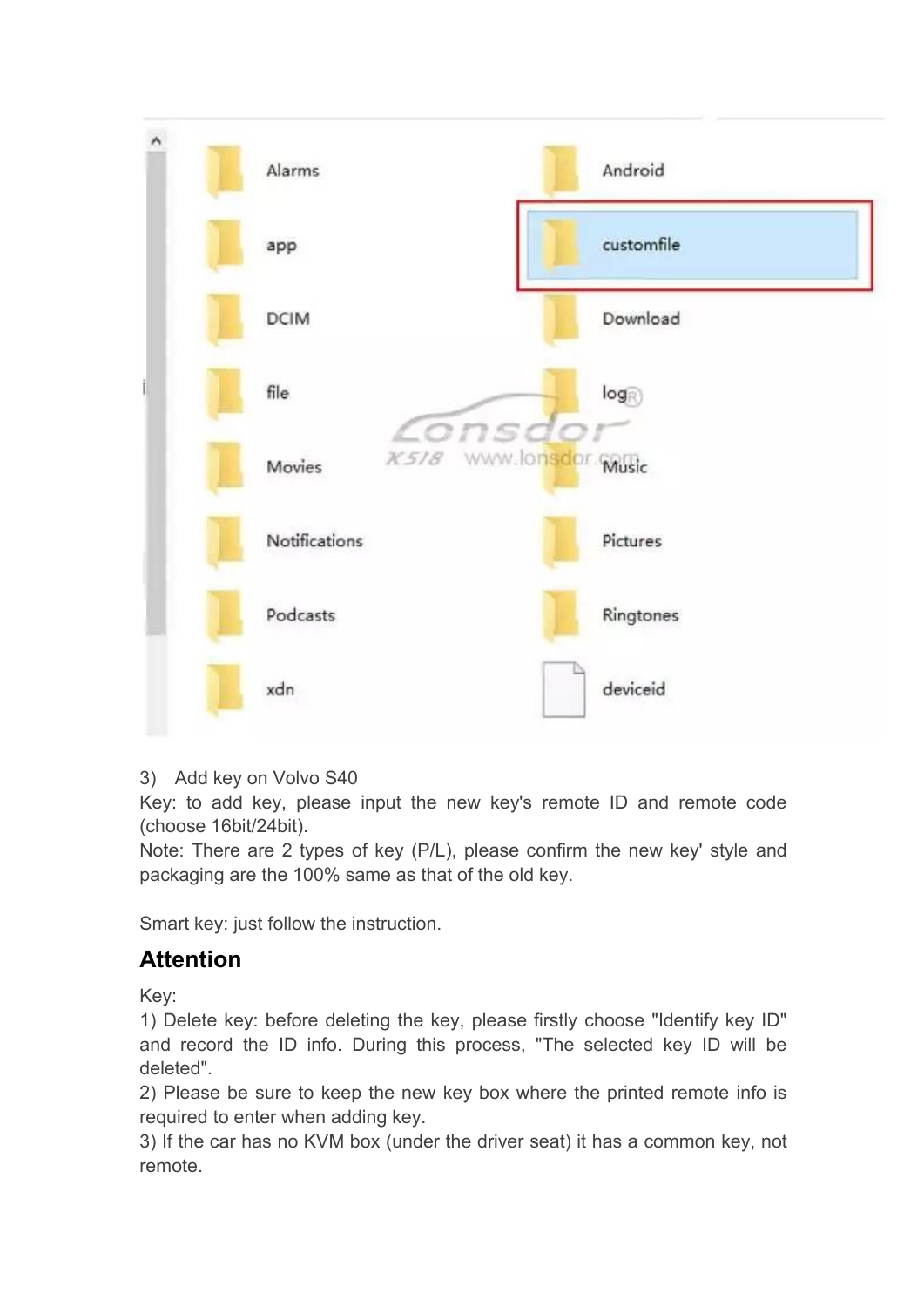4) During the key programming, you need to enter the remote ID and remote code (select 16 digits or 24digits).

Note: There are 2 types of key (P/L), please confirm the new key' style and packaging are 100% same as that of the original key.

P style: The remote ID is 8 digits (No. 1 shown as below)

The remote code is 16 digits (NO.2 shown as below)



L-RFK style:

The remote ID is 8 digits (No. 1 shown as below) The remote code is 16 digits (NO.2 shown as below)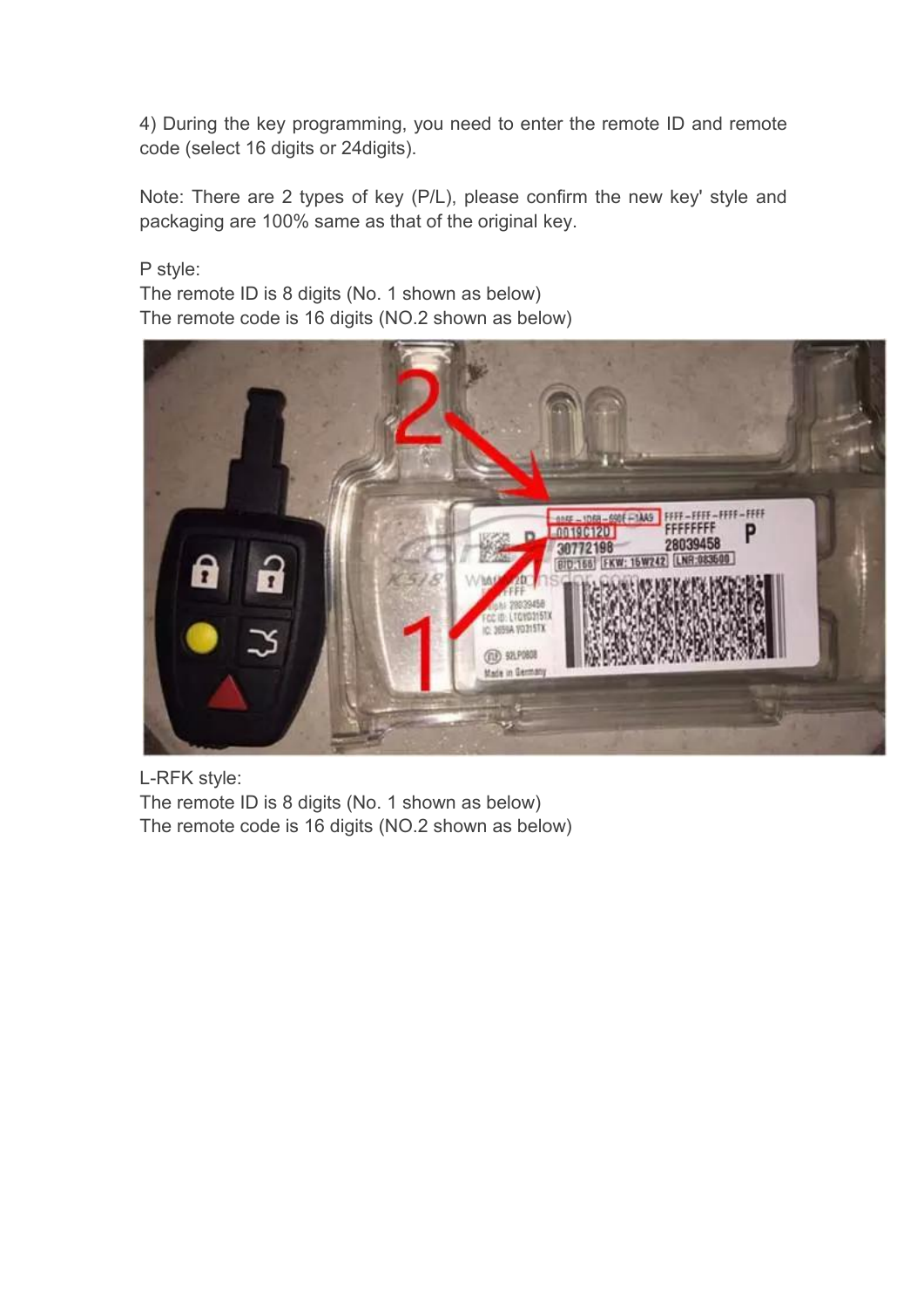



Smart key:

3) Unlock key: the key can be unlocked only with the corresponding car CEM security data.

4) ) Delete the programmed key, once been deleted, the original key can be used to the current car, while as it is unlocked, it can't be used on another car. 3) S40 smart key programming doesn't require to dismantle & read KVM.

How to identify full-keyless and half-keyless key?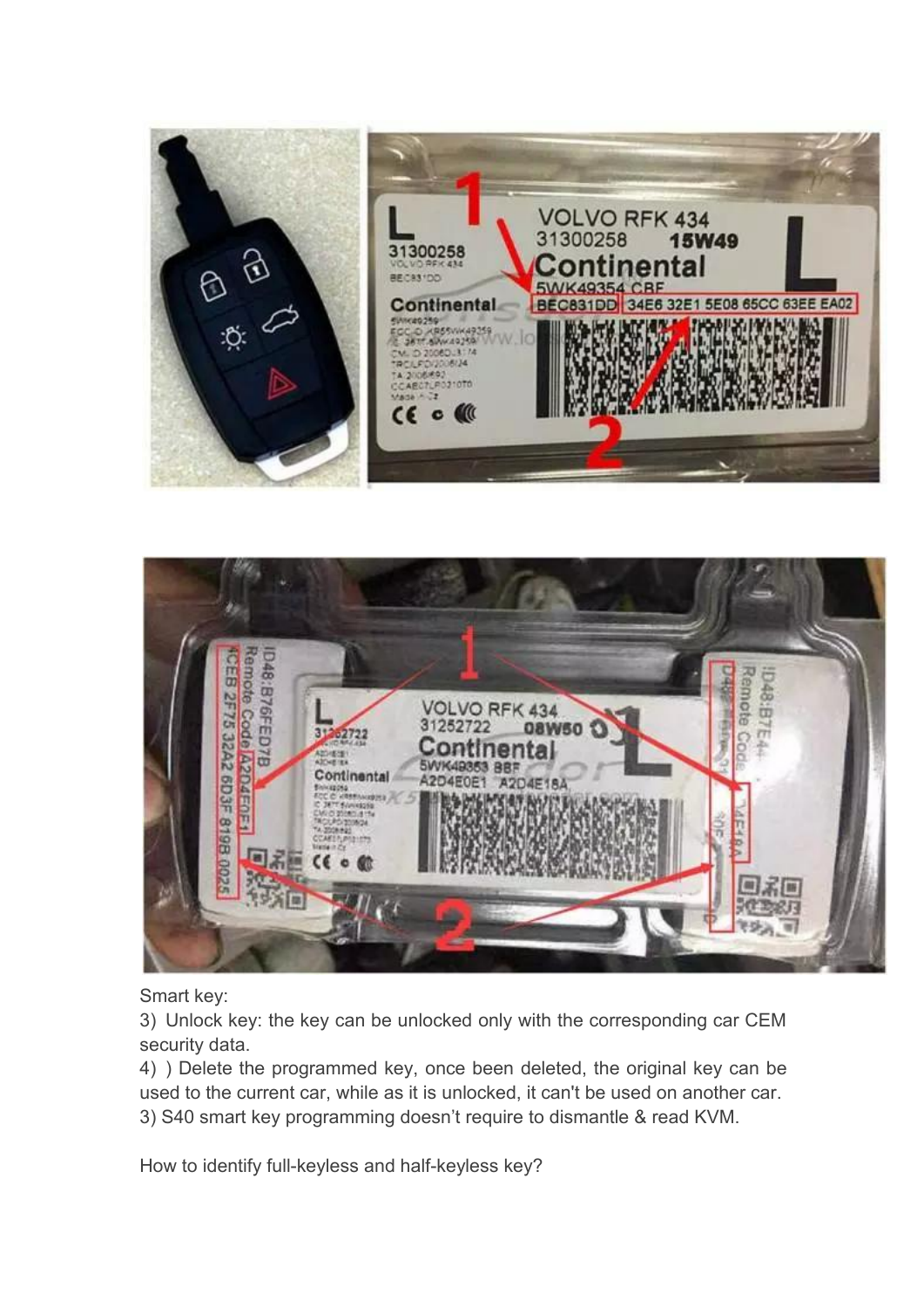1) Full-keyless: comes with a coil, marked with "PK" on the packaging and no remote code (see the left picture below)

2) Half-keyless: no coil, marked with "RFK" on the packaging and has remote code of 16 / 24 digits (see the right picture below)



How to identify if the car has **full-keyless key or half-keyless key**?

1) If you can find a KVM box under the driver's seat, it is a smart key, otherwise, it is half-keyless key.

2) For full keyless, there is a plastic model key on the ignition switch(see below), while the half key-less doesn't have that.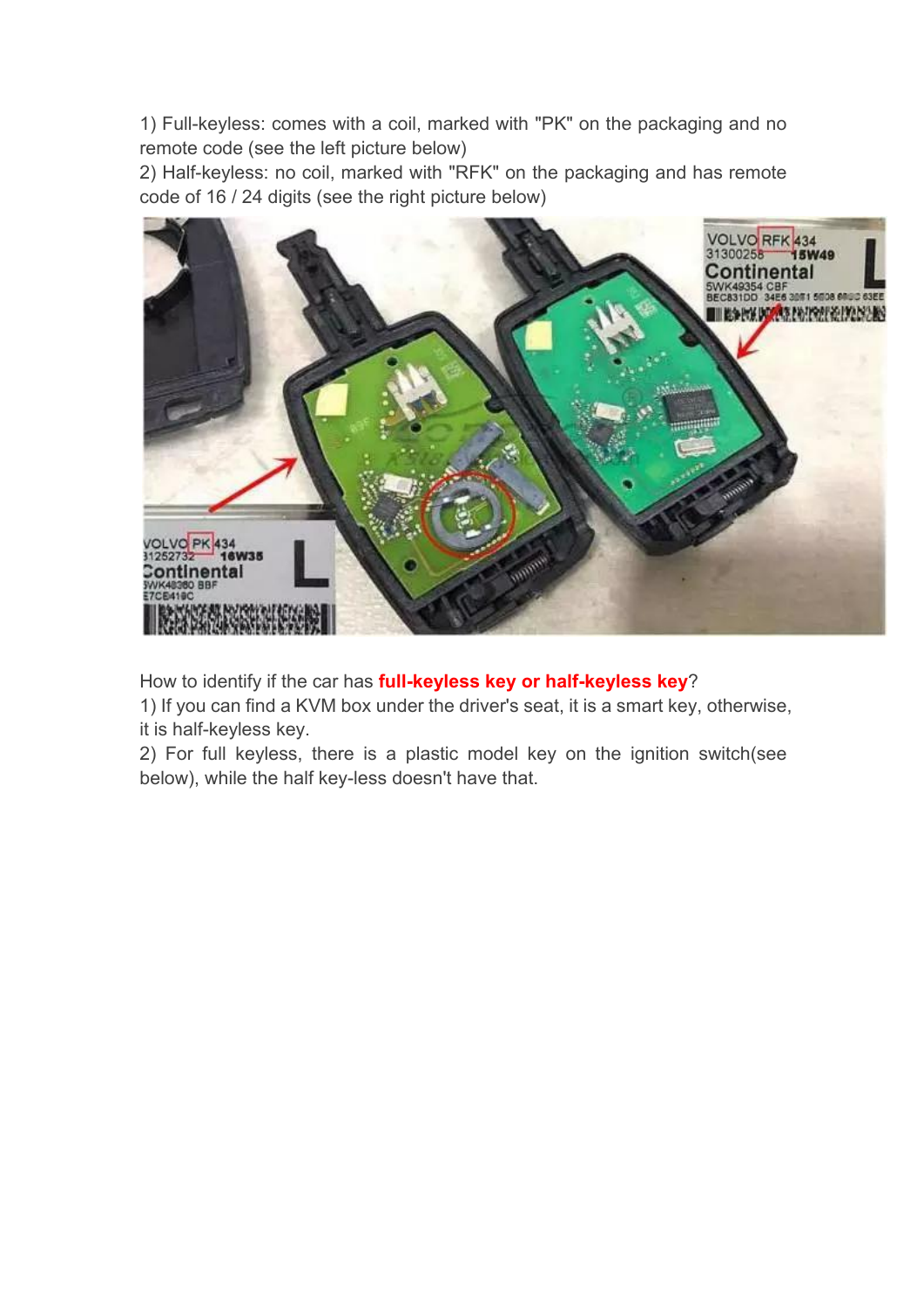



Chip type: 48 chip

Remote style: (Normal key) dedicated remote 43 MHz, (smart key): 433MHz;

Key blank number: Dedicated small key No. 24/38

Password requirement: dismantle and read CEM, backup security data, and then program.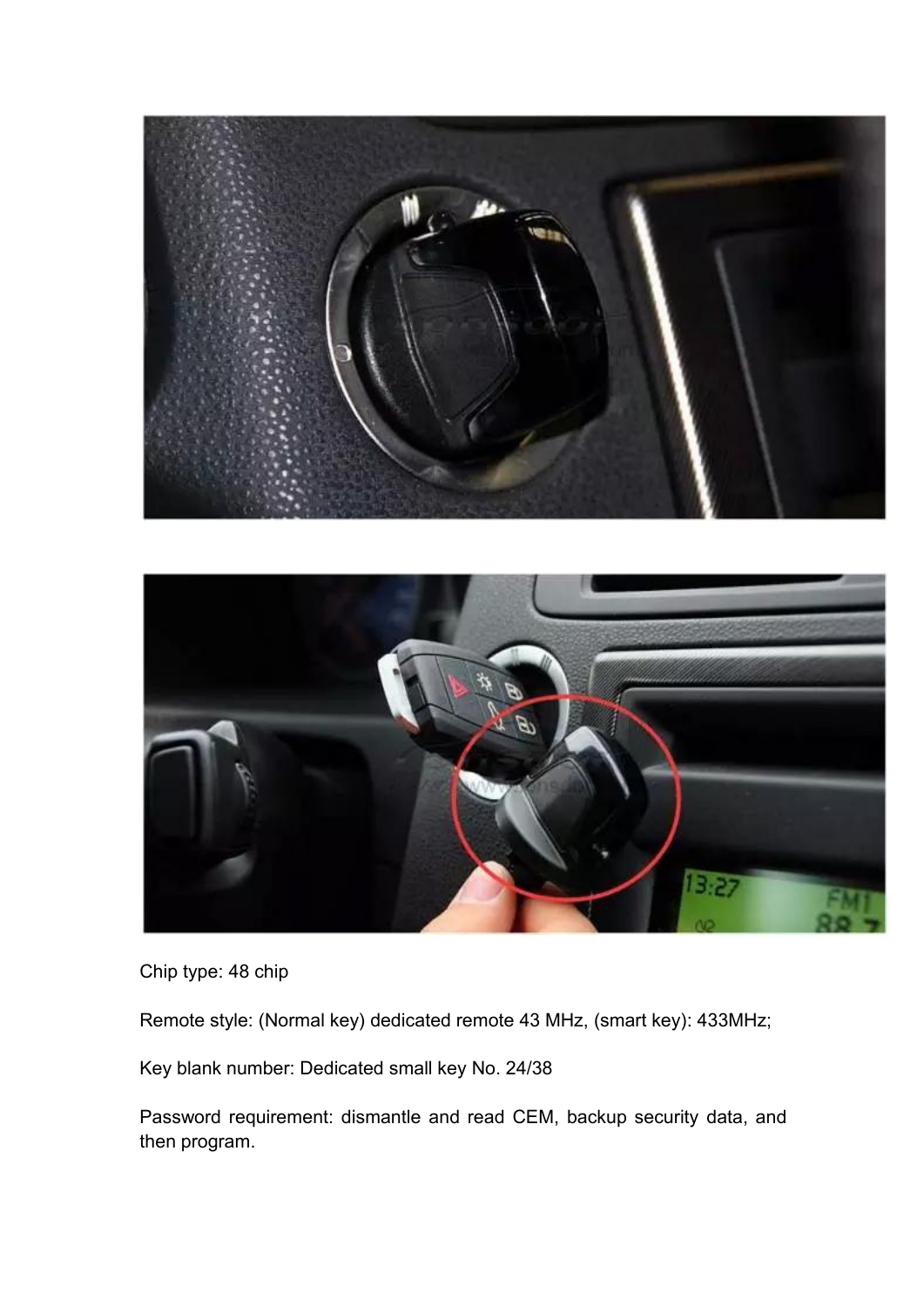Remote generation:

Ordinary key: during key programming, you need to enter the remote ID and remote code, after the key is programmed successfully, then remote is generated.

Smart key: after the remote card is programmed successfully, the remote will be generated automatically.

OBD position: on the bottom left of steering wheel.



Other information 1) car model



2) Key:

during the key programming, you need to input the remote ID and remote code (16 digits or 24digits).

There are 2 types of key (P/L), please confirm the new key' style and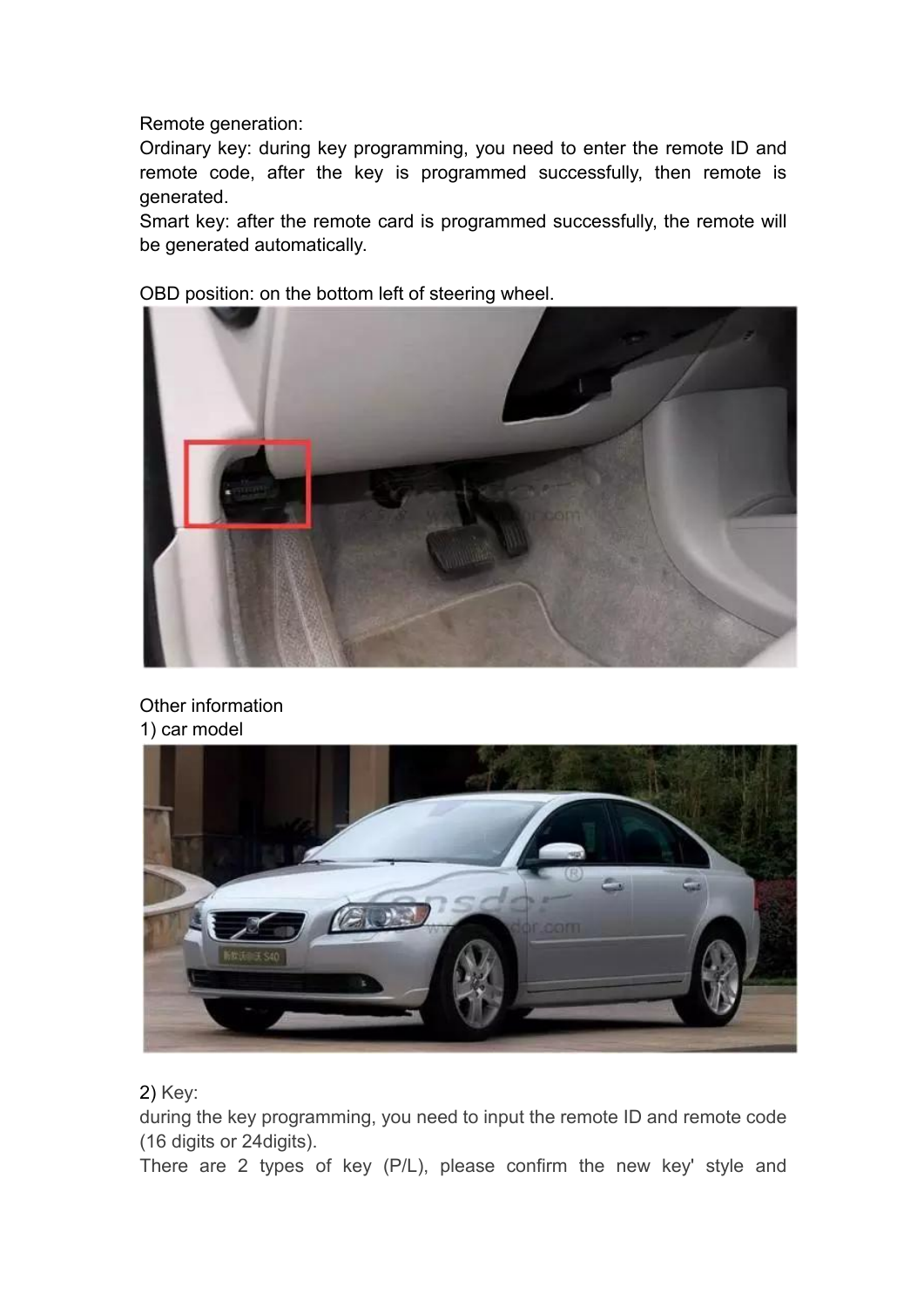packaging are 100% same as that of the old key.

P style: The remote ID is 8 digits (see below No. 1) The remote code is 16 digits (see below No. 1)



L-RFK style: The remote ID is 8 digits (see below No. 1) The remote code is 16 digits (see below No. 2)

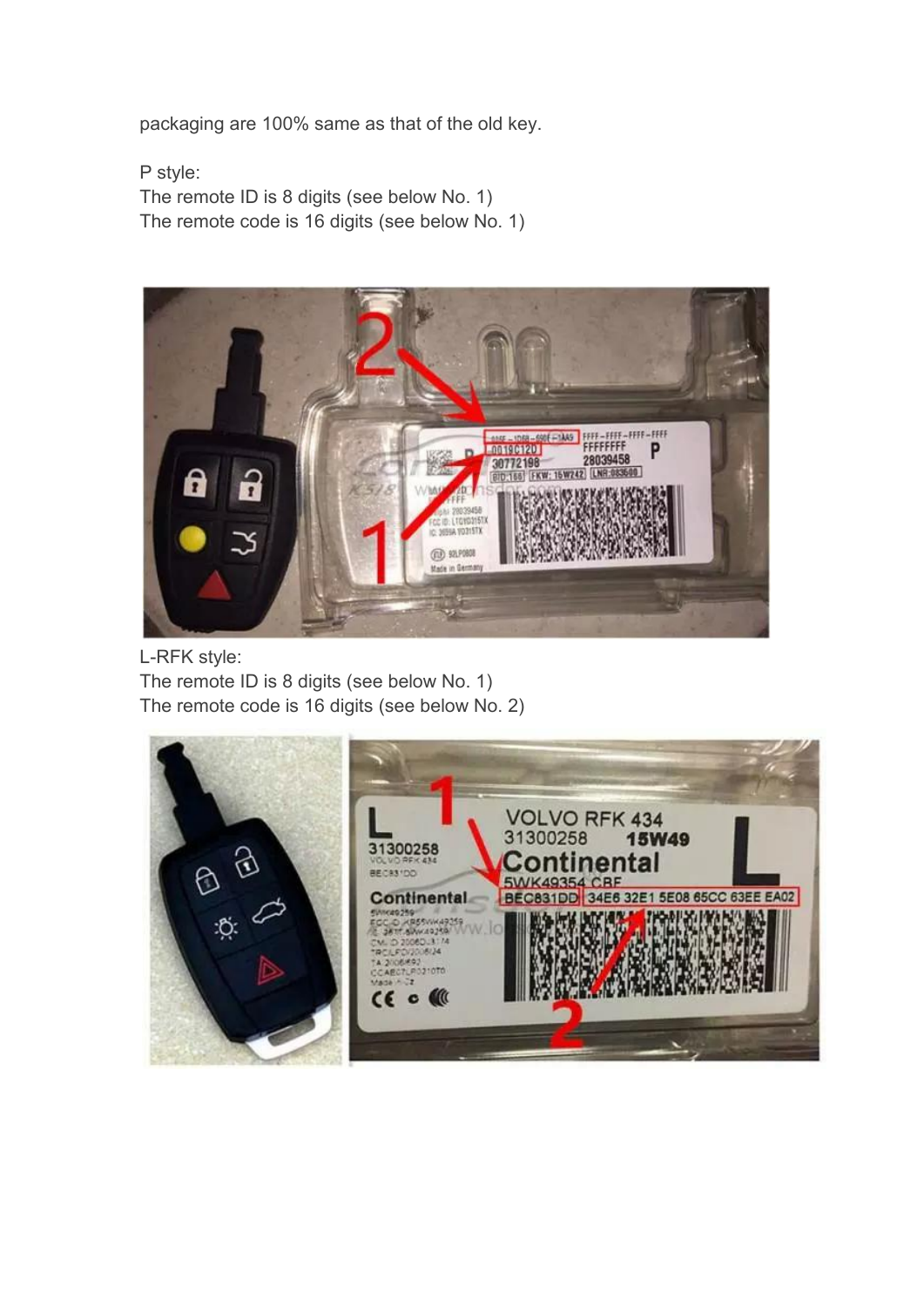

3) CEM box position (shown as below)



4) Smart key:

You are advised to refer to the original key to select the new key. For example, the L-PK-434 key below is a remote key, which doesn't have remote code of 16/24 digits.